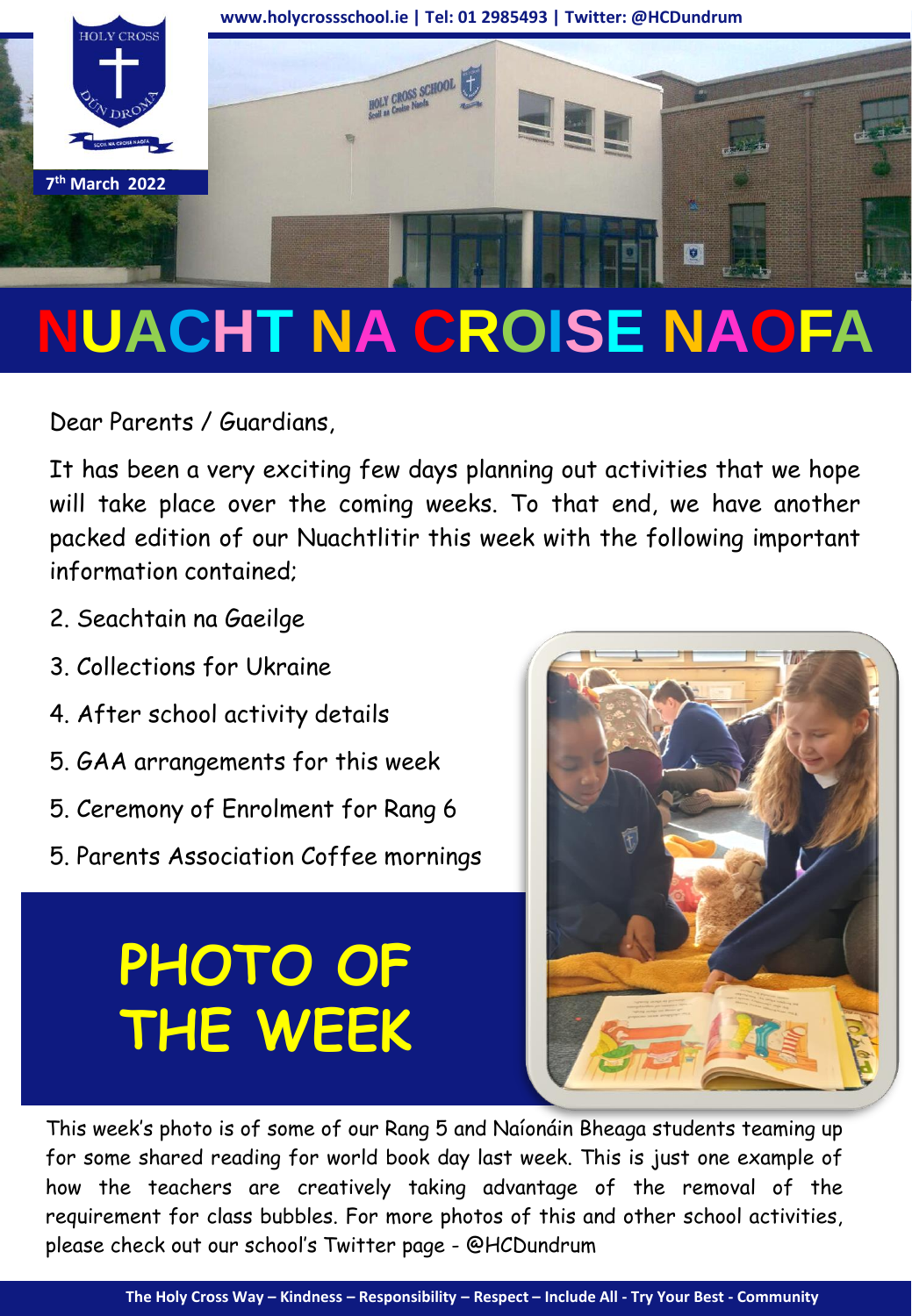

#### **Seachtain na Gaeilge 2022**

**Míle Buíochas le Mr Fitzgerald for arranging all of our SNAG 22' activities. We had a great start last Thursday with our Bodhrán lessons with Robbie. Please see further list of events below.**



**Don seachtain speisialta seo beimid ar fad ag déanamh ár ndícheall an méid Ghaeilge agus is féidir linn a úsáid sa rang agus thar timpeall na scoile. Beidh duais ann i ngach rang gach aon lá agus neart eile ar siúl le borradh a chur faoinár obair ar son ár teanga dhúchais – go raibh míle maith agaibh ar fad!!**

*For this special week and a half, we will be trying our best to use as much Gaeilge as we can in the classes and all around our school. There will be prizes each day for each class and plenty more to boost our use of our national language!* 

**GACH LÁ** *(every day):* Gaeilgeoir an Lae – Duais á thabhairt amach ag deireadh an lae Fógraí le crochadh thar timpeall na scoile – gach rang Abairt/Frása an lae

Márta 3, Dé Déardaoin - **Bodhrán Buzz (Rang 1 – 6)** Márta 7, Dé Luain - **Ealaín as Gaeilge le crochadh thar timpeall na scoile** Márta 8, Dé Máirt - **Tráth na gCeist: Rang a 3 – Rang a 6 @ 1.15pm** Márta 9, Dé Céadaoin - **Bingo: Rang Naí Bheaga – Rang a 2 @ 11.20am** Márta 10, Dé Déardaoin - **Seanachaí Róisín Murphy**  Márta 11, Dé hAoine - **Gaeilgeoir na Seachtaine** Márta 14, Dé Luain - **Cluichí teanga sa chlós** Márta 15, Dé Máirt – **Ceol sa chlós & Céilí** Márta 16, Dé Céadaoin – **Lá Glas**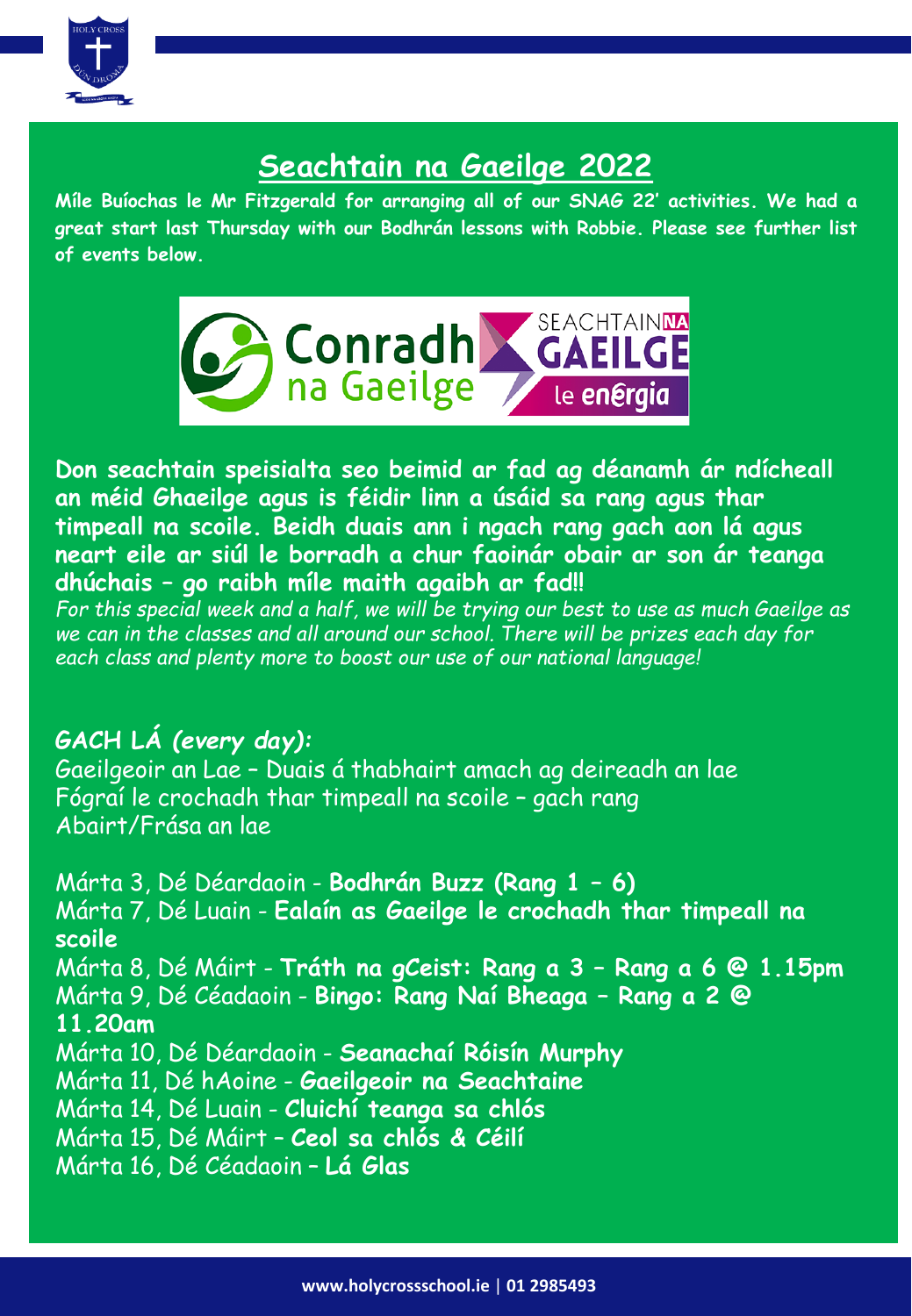

#### **Collections for Ukraine**

As you all know, over the last few weeks, the world has been watching horrific scenes coming from Ukraine following the Russian invasion. This has led to extremely difficult circumstances for countless families, including some in our own Holy Cross Community.

As a school community it is important that we try to contribute in some small way to help those less fortunate than ourselves. Thankfully we are in a position to welcome one such affected family to our school this week.

Another way in which we hope to contribute is through a school collection for the Red Cross next Wednesday (16<sup>th</sup> March) on our Lá Glas (mentioned in our Seachtain na Gaeilge timetable above). On the day, the children can wear something green to celebrate St. Patrick's Day. We will be asking the children to bring in a few euro which we will collect for the Red Cross to use in providing aid to Ukrainian families displaced in recent weeks.

Indeed, this community spirit which is such a strength of our school, can be clearly seen amongst our parents. Some parents of our Rang 2 children are helping to raise funds directly for Ukrainian families who are re-locating to Ireland. They have set up a go fund me page which can be accessed via the link below

[https://www.gofundme.com/f/the-unimaginable-journeys-to](https://www.gofundme.com/f/the-unimaginable-journeys-to-safety?utm_campaign=p_cp+share-sheet&utm_medium=email&utm_source=customer)safety?utm\_campaign=p\_cp+sharesheet&utm\_medium=email&utm\_source=customer

These funds will be used to arrange accommodation, food and other humanitarian resources for Ukrainian families who will be coming to the wider Dundrum area in the coming days and weeks.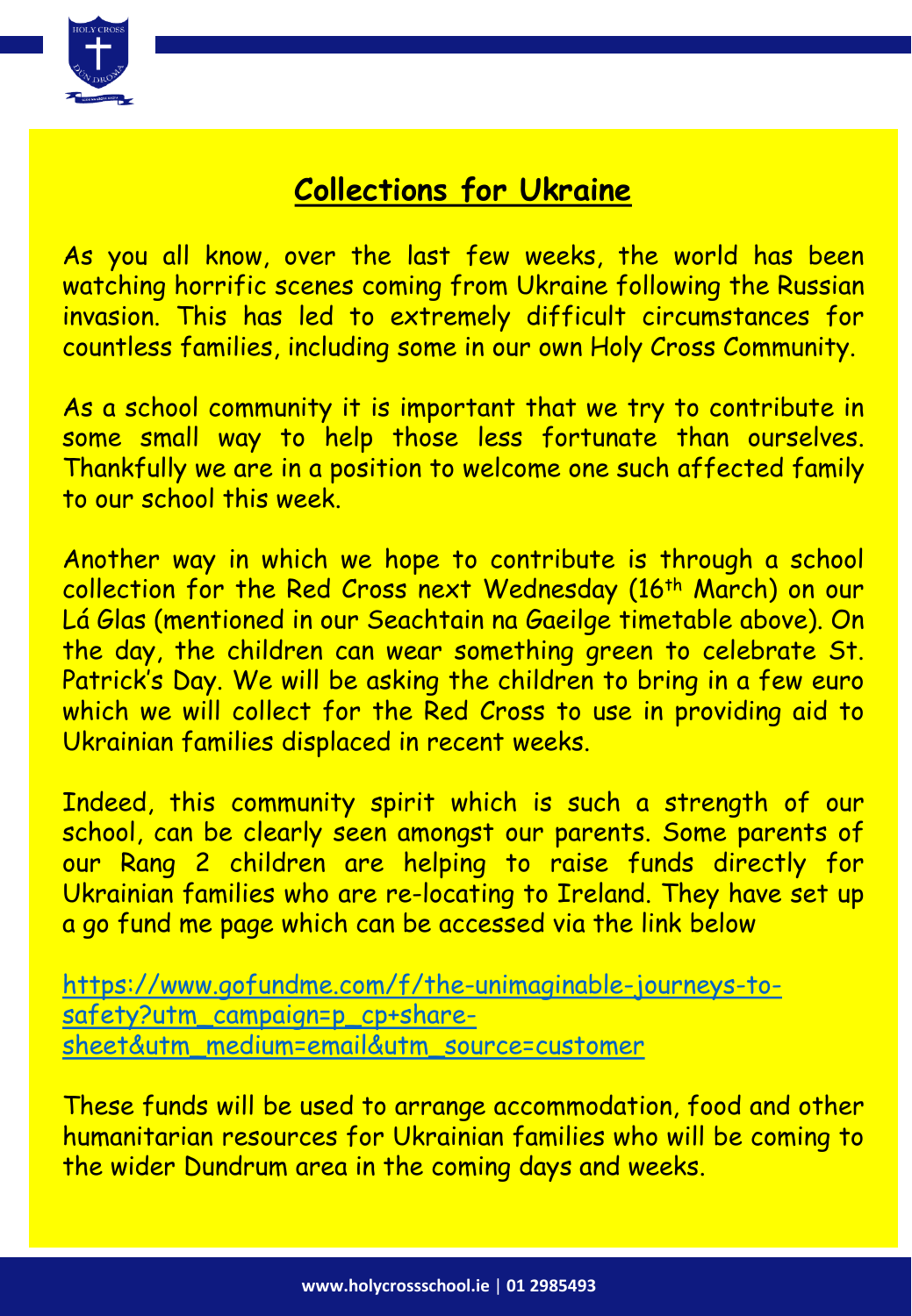

#### **After School Activites**

Thankfully, due to the recent easing of Covid 19 restrictions, we have been able to liaise with some of our after school teachers with a view to getting them back up and running.

**All of our after school activities listed below will start on the week of Monday 21st March (after St Patrick's weekend).**

The table below has details of days, times, costs and importantly, contact emails for the various activities. **Please note that the office will not be taking any payment for after school activities** but rather if you use the email addresses provided, you can sign up for the activities and they will provide details on how to pay.

| Day                                                                                   | <b>Time</b> | <b>Activity</b>       | <b>Class level</b>           | <b>Cost</b>            |
|---------------------------------------------------------------------------------------|-------------|-----------------------|------------------------------|------------------------|
| <b>Monday</b>                                                                         | $1.35 -$    | FitKids (zumba, yoga, | Junior/Senior Infants        | €90, siblings          |
|                                                                                       | 2.35        | poundfit, fun)        |                              | (2 kids - €160, 3 kids |
|                                                                                       |             |                       |                              | $-£240)$               |
|                                                                                       | $2.40 -$    | FitKids (zumba, yoga, | $1st - 6th Class$            | €90, siblings (2 kids  |
|                                                                                       | 3.40        | poundfit, fun)        |                              | €160,                  |
|                                                                                       |             |                       |                              | 3 kids €240)           |
| Contact to register: janazumbafitness@gmail.com                                       |             |                       |                              |                        |
|                                                                                       |             |                       |                              |                        |
| <b>Tuesday</b>                                                                        | $1.35 -$    | <b>Drama</b>          | Junior/Senior Infants        | €90/ €170 for          |
|                                                                                       | 2.35        |                       |                              | family of two          |
|                                                                                       | $2.35 -$    | <b>Drama</b>          | $1st - 6th Class$            | €90/ €170 for          |
|                                                                                       | 3.35        |                       |                              | family of two          |
| Contact to register: dramaholycross@gmail.com                                         |             |                       |                              |                        |
|                                                                                       |             |                       |                              |                        |
| <b>Thursday</b>                                                                       | $1.35 -$    | <b>Mini Tennis</b>    | <b>Junior/Senior Infants</b> | €90                    |
|                                                                                       | 2.35        |                       |                              |                        |
|                                                                                       | $2.35 -$    | <b>Mini Tennis</b>    | $1st - 3rd Class$            | €90                    |
|                                                                                       | 3.35        |                       |                              |                        |
| Contact to register: ferghald63@yahoo.co.uk                                           |             |                       |                              |                        |
|                                                                                       |             |                       |                              |                        |
| <b>Friday</b>                                                                         | $2.40 -$    | <b>Chess</b>          | $2nd - 6th Class$            | €70 for one            |
|                                                                                       | 3.40        |                       |                              | student, €115 for 2    |
|                                                                                       |             |                       |                              | siblings or €160 for   |
|                                                                                       |             |                       |                              | 3 siblings             |
| <b>Contact to register:</b>                                                           |             |                       |                              |                        |
| https://docs.google.com/forms/d/e/1FAIpQLScQIWUDCe4hAxIjJEHX48qNxmNJ06mrwQRcNzQxwJd_G |             |                       |                              |                        |
| Mv9FQ/viewform                                                                        |             |                       |                              |                        |
|                                                                                       |             |                       |                              |                        |